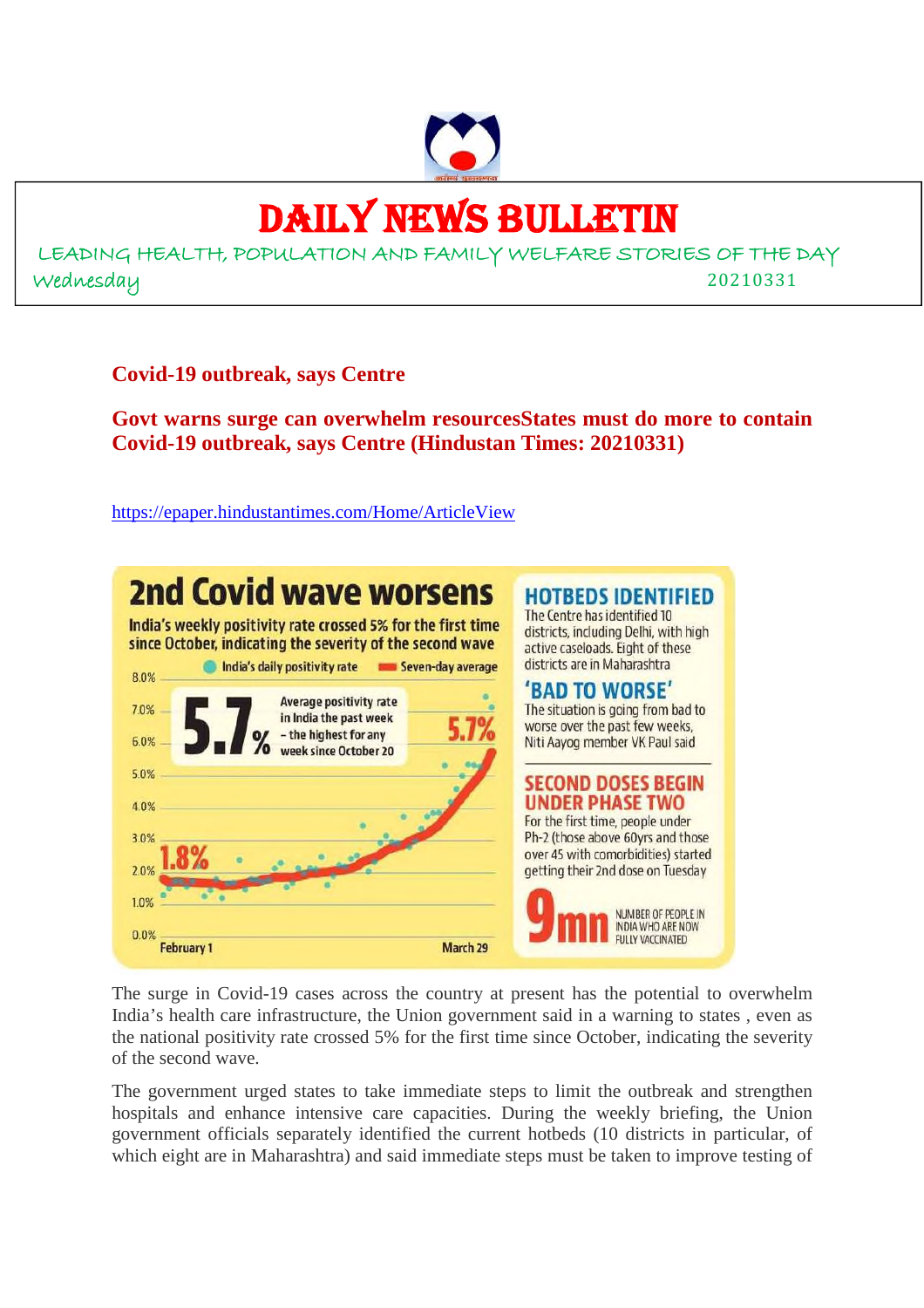people and isolation of those infected in order to control a situation that one expert described as going from "bad to worse".

"Since the past few weeks, the situation is going from bad to worse, which is a serious cause for concern. In some states in particular, there is a huge cause for worry, so no state, no part of our country, no district should be complacent. What the trends show is that the virus is still very active, can penetrate our defences, and when we think we have found ways to control the virus, it strikes back. It has done so in our country; it has done so in other countries," said VK Paul, member (Health) of Niti Aayog.

Paul was speaking at the briefing where the Union health secretary gave figures that underscore the worsening trend. Among them was the average positivity rate for the country, which has risen above 5% for the first time since October 22. "The weekly national average positivity rate is 5.65%. Maharashtra has a weekly average of 23%, Punjab has a weekly average of 8.82%, Chhattisgarh 8%, Madhya Pradesh 7.82%, Tamil Nadu 2.50%, Karnataka 2.45%, Gujarat 2.2% and Delhi 2.04%," health secretary Rajesh Bhushan said.

In a letter to states, he separately wrote: "...the current rise in cases is of concern and has the potential of overwhelming health care systems, unless checked right now."

Ten districts in the country currently account for the majority of active Covid-19 cases, with eight of them in Maharashtra alone, the officials said at the briefing.

While testing has been low over the past two days due to the weekend and the festival of Holi, the daily average of cases added across the country over the week till March 29 was around 58,000, the highest since October 20.

The surge, Bhushan said, was due to inadequate Covid-19 testing, lack of public health measures, and because of specific events or places where crowding happens. "The need is for states to exponentially increase Covid-19 testing, especially, the proportion of RT-PCR testing should be increased up to at least 70%. The rising cases also highlight public health measures are not being taken as per requirement such as implementation of containment strategy, effective contact tracing, appropriately physically isolating positive cases, etc," he added.

The districts with high active case loads are Pune, Mumbai, Nagpur, Thane, Nashik, Aurangabad, Bengaluru Urban, Nanded, Delhi, and Ahmednagar.

To be sure, India's vaccination drive is just picking up momentum. A total of 62.3 million vaccine shots have been administered till Tuesday at 7pm, with 9 million people having received both shots, and 44.3 million one. The drive is expected to kick up a hear from April 1 when anyone over the age of 45 years becomes eligible for a vaccine.

On Saturday, the Centre released a list of 47 districts across the country that are currently reporting an unusual surge of Covid-19 cases.

"Some districts that saw a high number of cases in August-November are again seeing a high growth rate of cases. In addition, a number of new districts that saw a limited prevalence earlier, are worryingly, showing a surge in Covid cases. States/UTs and districts that have current low levels of cases, however, cannot be complacent," the letter read. The government outlined five areas for the districts to focus on: improving testing and tracing, ensuring proper isolation of infected people, strengthening health care capacities, enforcing appropriate behaviour in public places and prioritising vaccinations.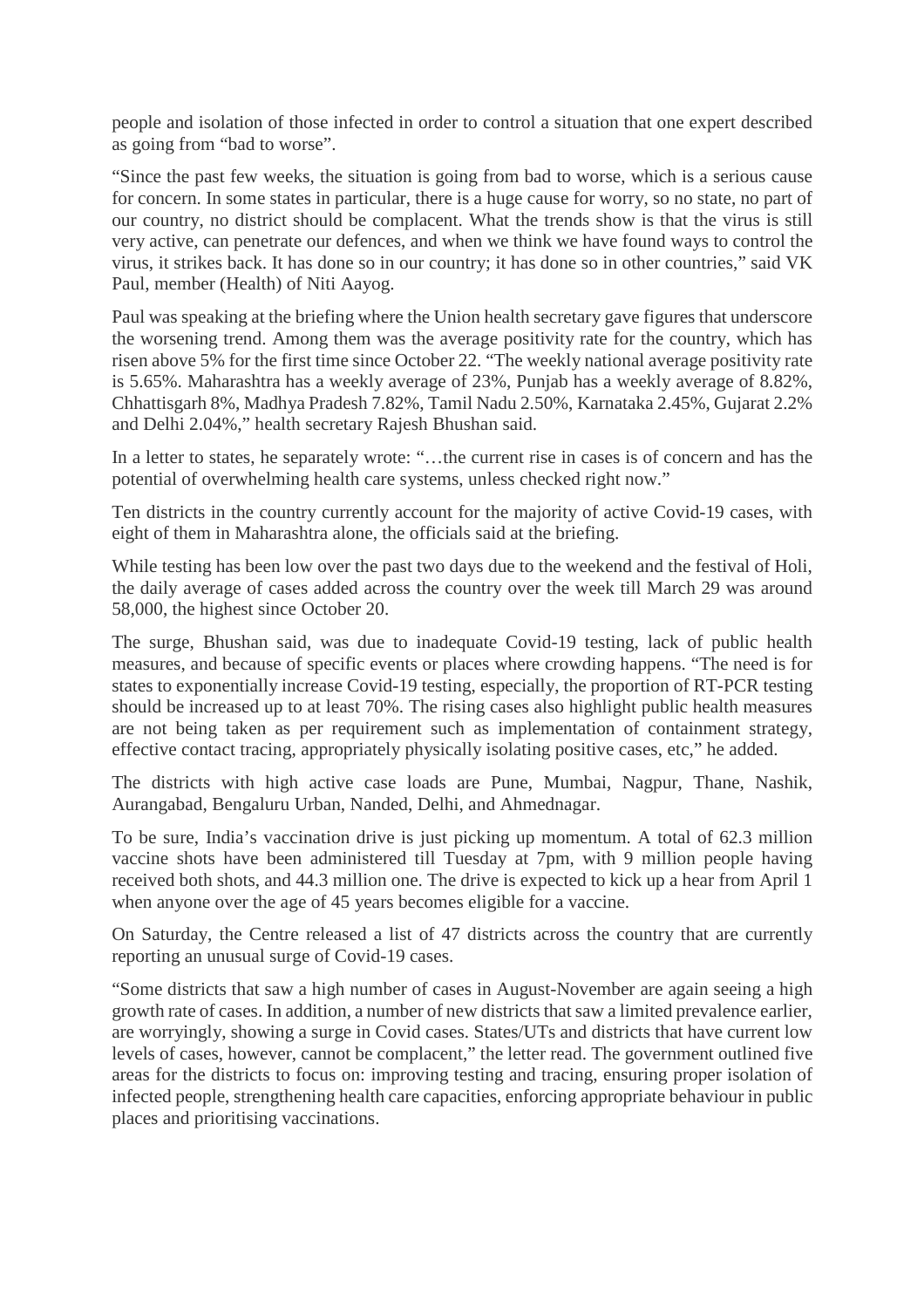### **AstraZeneca vaccine**

### **Coronavirus | After blood clots, Canada limits AstraZeneca vaccine to those over 55 (The Hindu: 20210331)**

https://www.thehindu.com/sci-tech/health/after-blood-clots-canada-limits-az-vaccine-tothose-over-55/article34199922.ece

A nurse draws a dose of COVID-19 vaccine in Toronto. File | Photo Credit: AFP

Federal body asks manufacturers asked to assess risk of drug by age

Following reports of an extremely rare adverse reaction to the AstraZeneca vaccine which causes blood clots, several countries have set age limits for the use of the vaccine and Canada is the latest to follow suit.

Health Canada, a Canadian federal department responsible for helping citizens maintain and improve their health, on March 29 recommended that the AstraZeneca vaccine be used only on people above 55 years. This guidance was given after scientists in Europe said they had identified a mechanism that was responsible for the vaccine causing blood clots in rare cases.

Earlier on March 24, Health Canada had issued a label change and guidance on the AstraZeneca vaccine following reports from European studies of rare but serious events of blood clots associated with low platelet count (thrombocytopenia). The Canadian federal body has asked the manufacturers to conduct an assessment of the risks and benefits of the vaccine by age and gender in Canada. Until then, it has recommended pausing the use of the vaccine on people under 55 years of age.

Canada is not the first country to recommend an age limit for use of the vaccine. According to a report in Science, France has restricted the use of this vaccine to people aged 55 and higher; the age limit is 65 in Sweden and Finland and 70 in Iceland — the rationale being this is the age group most likely to suffer the severest impact of Sars Covid-2 infection.

### Puzzling combination

The combination of symptoms — blood clots and low platelet count, sometimes with bleeding — is puzzling, because normally it is the blood platelets that help in clotting of blood and therefore they would be present in large numbers when blood clots.

Researchers said in a preprint posted on Research Square that these unusual symptoms actually resemble a rare side-effect of the blood thinner heparin which is known as heparin induced thrombocytopenia (HIT). In this context, researchers Greinacher et al draw a parallel to HIT and call this vaccine-induced prothrombotic immune thrombocytopenia (VIPIT) and say it may be treated in a manner similar to treatment of HIT.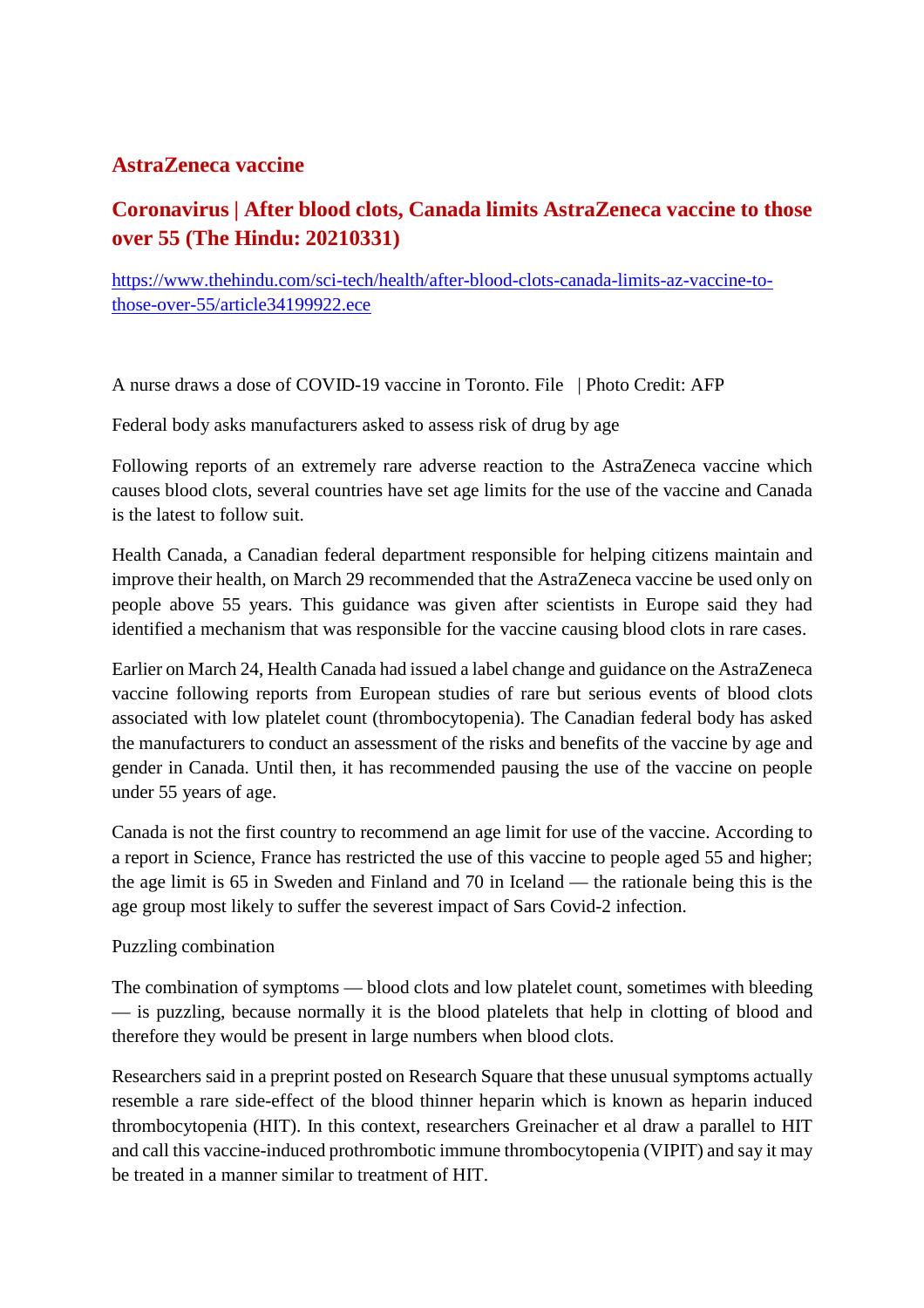The symptoms include shortness of breath, chest pain, leg swelling, persistent abdominal pain, sudden onset of severe or persistent worsening headache, or blurred vision or skin bruising other than at the site of vaccination, and onset by four to twenty days of vaccination.

Need to vaccinate

Given the wide rollout of the AstraZeneca vaccine in India, some scientists believe the decision of the Canadian Agency need not be emulated.

According to Vineeta Bal, retired scientist from the National Institute of Immunology, Delhi, and currently with IISER Pune, "Given that the number of infected [in India] is increasing rapidly, and that there are not very many reports of reinfections, but new people getting infected, there is an urgent need to vaccinate the people. This [VIPIT] is a very rare side-effect and when crores of people around the world have been vaccinated, this particular adverse reaction has been seen in about 30 people. I hope our government does not take a cue from others and issue a directive, as that would only confuse people."

While other countries have a choice of several vaccines, India has only two right now. There is also no data on such adverse effects in India. "I would recommend both vaccines equally and not worry about decisions made by other countries which are based on a risk-benefit analysis," Prof. Bal adds.

### **Highest single-day Covid spike this year**

### **354 new deaths, highest single-day Covid spike this year(The Tribune: 20210331)**

https://www.tribuneindia.com/news/nation/354-new-deaths-highest-single-day-covid-spikethis-year-232584

As many as 53,480 fresh infections pushed India's COVID-19 tally to 1,21,49,335, while 354 new fatalities, the highest single-day spike so far this year, took the death toll to 1,62,468, according to Union health ministry data updated on Wednesday.

The country had recorded 355 deaths on December 17.

The active caseload increased to 5,52,566 and accounts for 4.55 per cent of the total infections. The recovery rate further dropped to 94.11 per cent, the ministry data updated at 8 am showed.

The number of people who have recuperated from the disease surged to 1,14,34,301, while the case fatality rate stands at 1.34 per cent, it stated.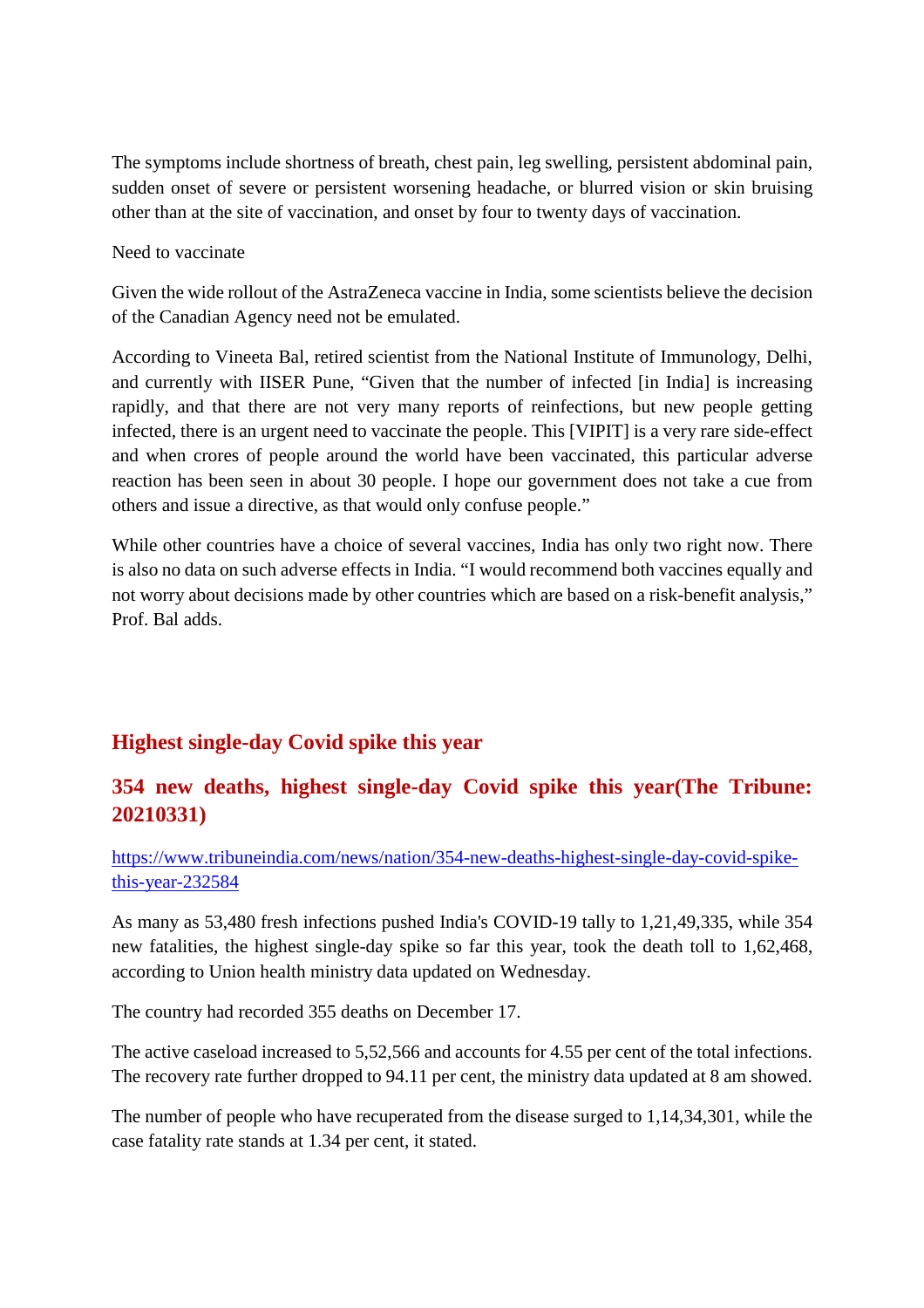According to the Indian Council of Medical Research, 24,36,72,940 samples had been tested up to March 30 with 10,22,915 being tested on Tuesday. PTI

### **Coronavirus updates**

### **Coronavirus updates | Trends show virus is still very active, says V.K. Paul (The Hindu: 20210331)**

https://www.thehindu.com/news/national/coronavirus-live-march-30-2021 updates/article34195131.ece

People celebrate Holi with scant regard to COVID-19 restrictions in poll-bound Guwahati. | Photo Credit: RITU RAJ KONWAR

World leaders call for international pandemic treaty; impose fines on those flouting COVID-19 protocols: DGCA to airports

The surge in the number of COVID-19 cases has gone "from bad to worse", said member (health) of the NITI Aayog V.K. Paul on Tuesday as India registered 56,211 new cases in the last 24 hours.

Dr Paul said 10 districts across India including Pune (59,475), Mumbai (46,248), Nagpur ( 45,322), Thane (35,264), Nashik (26,553), Aurangabad (21,282) and Bengaluru Urban (16,259) currently have the highest active COVID case load.

The cases include 855 cases from virus variants.

Speaking at a press conference, Dr. Paul noted that the country is facing an increasingly severe and intensive situation in some districts but the whole country is potentially at risk. "All efforts to contain the virus and save lives should be taken," he said.

### Step up testing

Also addressing the presser, Health secretary Rajesh Bhushan stressed the need to take urgent action to curb the surge. He said States have been asked to ramp up testing with focus on RT-PCR tests, ensure effective and prompt isolation of those infected and tracing their close contacts while strengthening public and private health care resources.

"Ensuring COVID appropriate behaviour and saturation of vaccination for priority age groups" in districts reporting surge in cases is also a priority, he said.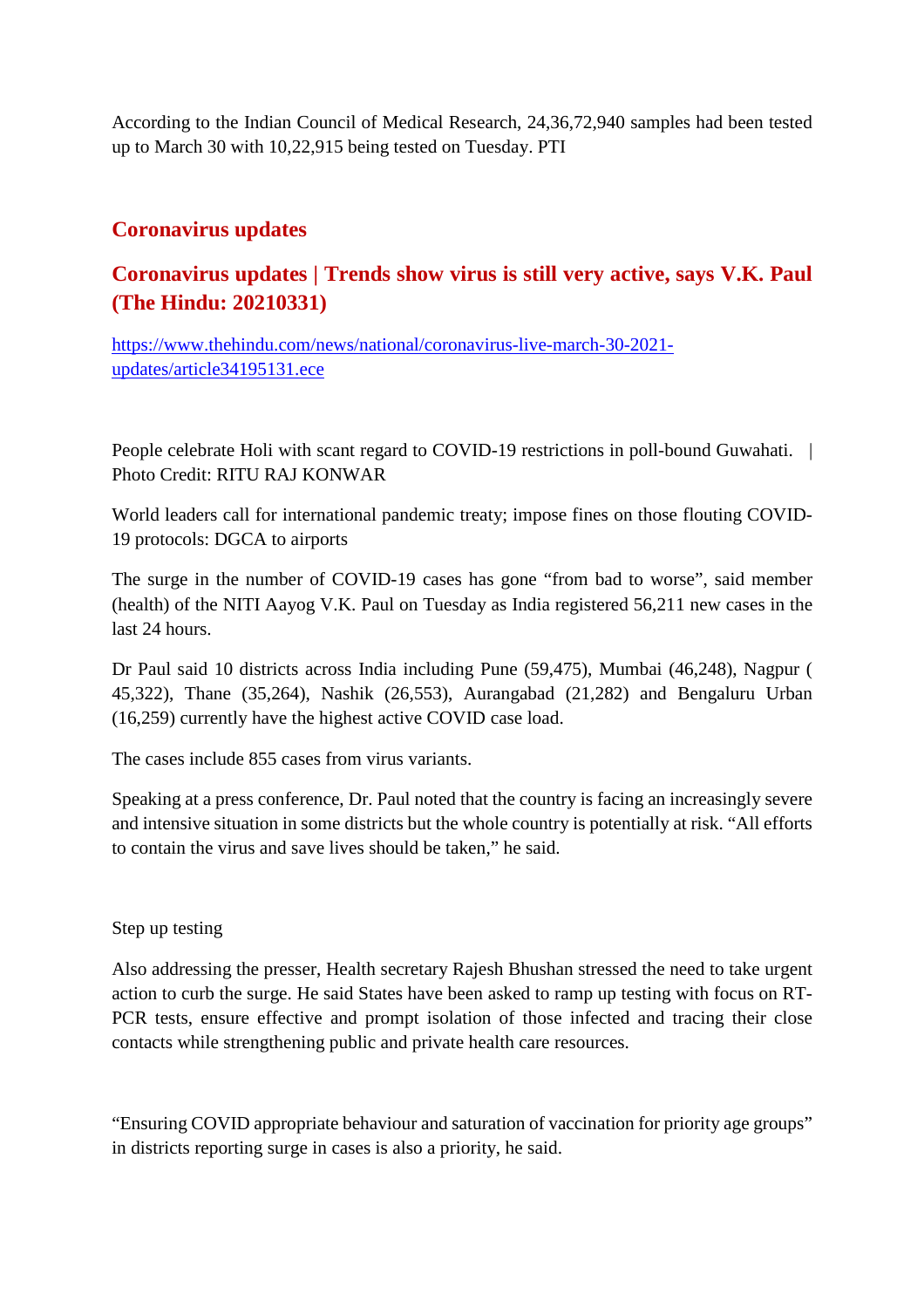"India is currently showing a weekly national average positivity rate of 5.65% with Maharashtra showing a weekly average of 23.4%, Punjab (8.82%), Chhattisgarh (8%), Madhya Pradesh (7.82%), Tamil Nadu (2.50%), Karnataka (2.45%), Gujarat (2.2%) and Delhi (2.04%)," said Mr. Bhushan.

### Read more

You can track coronavirus cases, deaths and testing rates at the national and State levels here. A list of State Helpline numbers is available as well.

Here are the latest updates:

### ON VACCINES

'Vaccines work on U.K. and Brazil variant'

ICMR head Balaram Bhargava said "Our vaccine works on U.K. and Brazilian variant" and added that "South African variant is under research."

Mr. Rajesh Bhushan said "Variation in virus is not any reason for panic."

### CORONAVIRUS SITUATION

'Trends show virus is still very active'

NITI Aayog member V.K. Paul said "the current situation in the country is going from bad to worse. The trends show that the virus is still very active."

Delhi, taken as one district, among top 10 COVID-19 high-burden districts. Eight such districts are from Maharashtra, said the government.

Dr. Paul said "The mask gives us 70 percent protection and we have to use this."

### HEALTH SECRETARY PRESS CONFERENCE

10 districts across India have most number of active cases, says Health Secretary

During a press conference, Union Health Secretary Rajesh Bhushan said "We are seeing a rise in COVID cases Maharashtra, Chhattisgarh, Tamil Nadu, Karnataka, Gujarat, Delhi are matter of concern. Tests have to increase in these areas.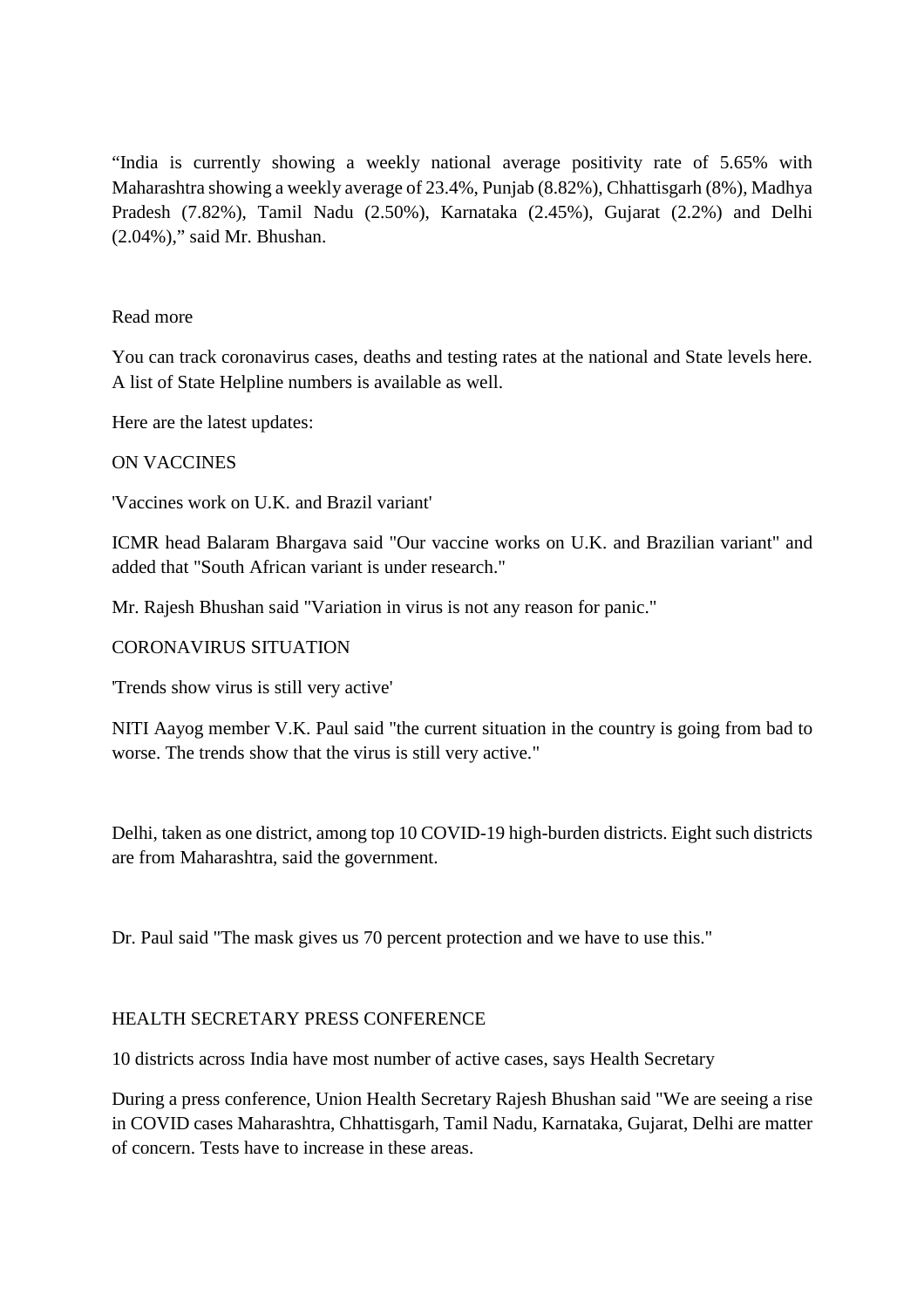"There are 10 districts across the country that have the most number of active cases — Pune, Mumbai, Nagpur, Thane, Nashik, Aurangabad, Bengaluru Urban, Nanded, Delhi and Ahmednagar."

Mr. Bhushan said "We have been in constant touch with officials to ensure higher rate of testing/ especially RTPCR/ rapid antigen test to be used as screening test.

"Strengthening private and public healthcare facilities should be done now. This included taking on adequate health care workers. There has to be appropriate COVID behaviour. And fines should be imposed for any violation."

Helath Secretary added "Total genome testing (from dec onward) 11064. UK variant 807, South African 47, Brazilian 1."

Health Secretary Rajesh Bhushan said "All private facilities should be adequately used for COVID vaccination. 97 percent of people satisfied with overall vaccination experience as per government survey."

### LONDON

World leaders call for international pandemic treaty

More than 20 heads of government and global agencies on March 30 called for an international treaty for pandemic preparedness that they say will protect future generations.

But there are few details to explain how such an agreement might actually force countries to act more cooperatively.

World Health Organization (WHO) Director-General Tedros Adhanom Ghebreyesus and leaders, including Boris Johnson of Britain, Mario Draghi of Italy and Paul Kagame of Rwanda, called for "a renewed collective commitment" to reinforce the world's pandemic preparedness and response systems, that would be rooted in the U.N. health agency's constitution.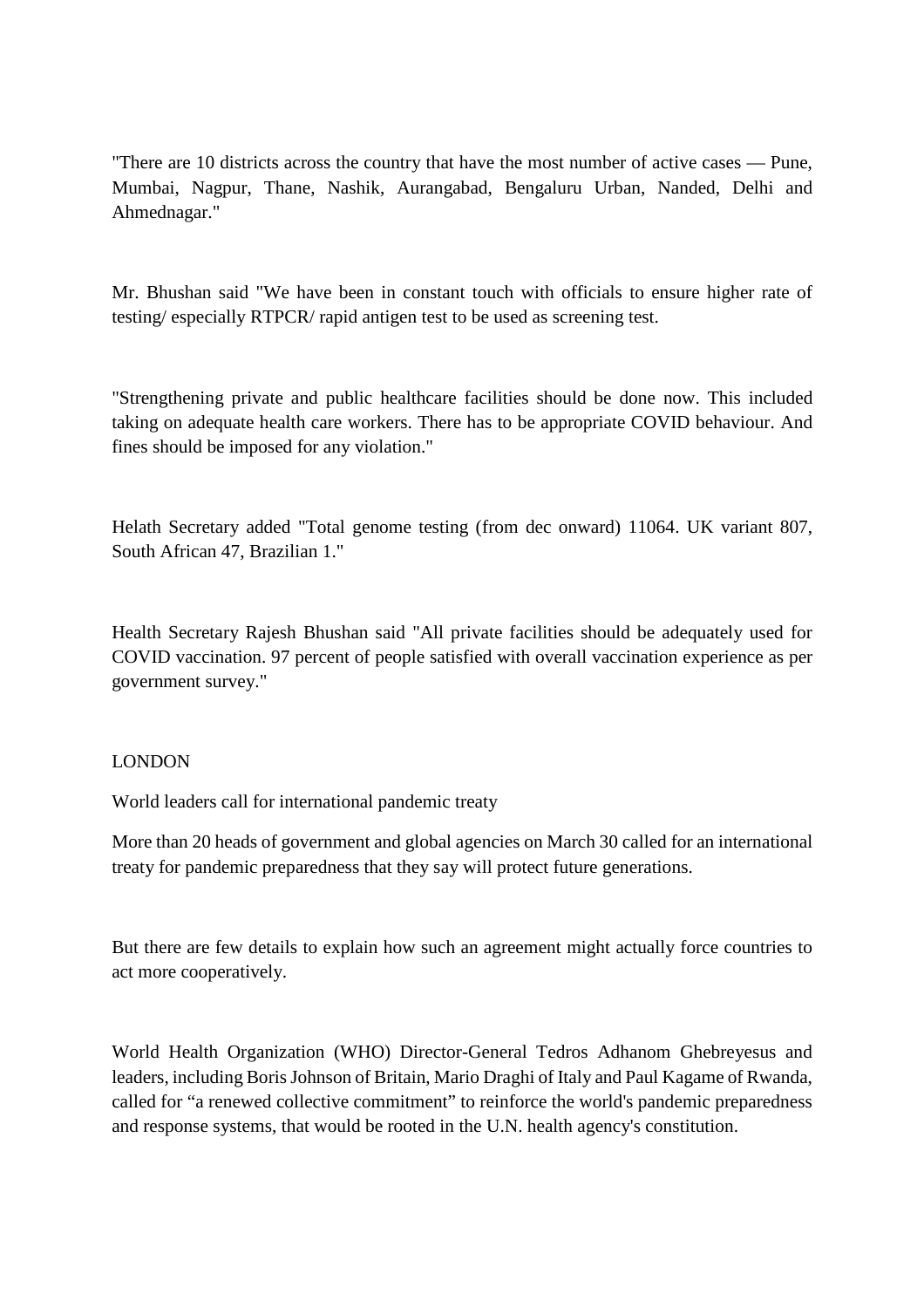"We are convinced that it is our responsibility, as leaders of nations and international institutions, to ensure that the world learns the lessons of the COVID-19 pandemic," the authors wrote in a commentary that was published Tuesday. Although they called for "solidarity," and greater "societal commitment," there was no indication any country would soon change its own approach to responding to the pandemic. — AP

### **TURKEY**

Turkey reinstates restrictions after sharp virus cases rise

Turkey is reinstating weekend lockdowns in most of Turkey's Provinces and will also impose restrictions over the Muslim holy month of Ramadan following a sharp increase in COVID-19 cases.

Virus infections in Turkey have soared less than a month after the country divided its 81 provinces into four colour-coded categories and relaxed restrictions in some provinces under a "controlled normalization" effort. The number of confirmed daily infections have since almost tripled to around 30,000, matching the record numbers that were reported in December.

The country is also reporting around 150 deaths per day, up from around 65 at the start of the  $month = AP$ 

### NEW DELHI

PM Modi wishes Farooq Abdullah speedy recovery from COVID-19 infection

Prime Minister Narendra Modi on Tuesday wished National Conference (NC) president and Member of Parliament Farooq Abdullah a speedy recovery from the COVID-19 infection.

"Praying for the good health and speedy recovery of Dr. Farooq Abdullah Ji. Also praying for your and the entire family's good health," PM Modi said in a tweet.

The Prime Minister's message came in response to a tweet of NC vice-president Omar Abdullah, who announced on the micro-blogging site about his father contracting the infection. — Peerzada Ashiq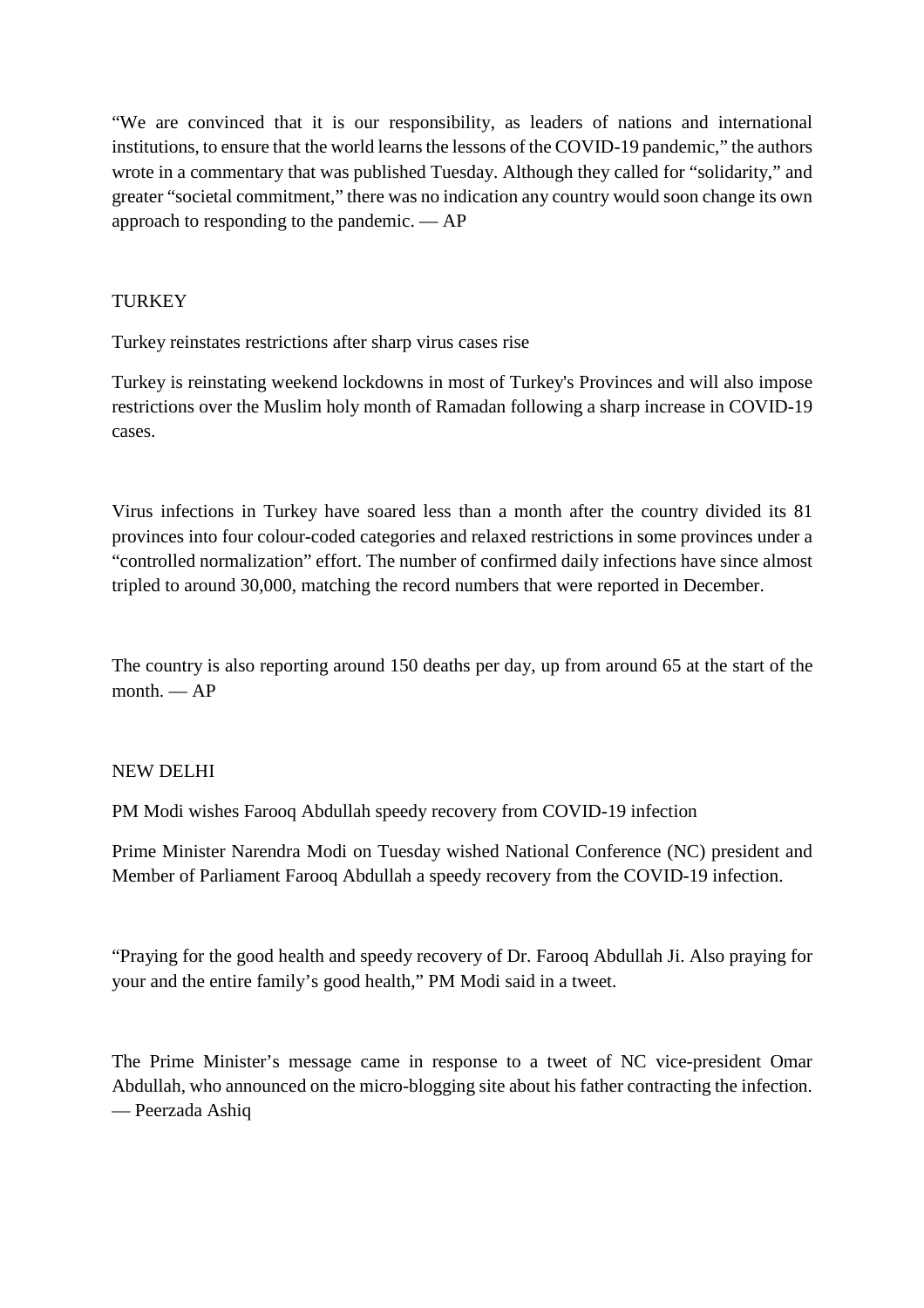Read more

### NEW DELHI

Impose fines on those flouting COVID-19 protocols: DGCA to airports

Aviation safety watchdog DGCA on Tuesday instructed airports to increase surveillance to ensure compliance of COVID-19 protocols on their premises and to levy spot fines.

"During the surveillance of some airports, it has come to notice that compliance is not satisfactory. All airport operators are requested to ensure that the instructions on COVID-19 protocol from the standpoint of wearing face-masks properly, covering nose and mouth, as well as maintaining social distancing within the airport premises are followed scrupulously."

The DGCA has also asked airports to explore the possibility of imposing fines, along with local police authorities. — Jagriti Chandra

### NEW DELHI

Over 700 fined in Delhi on Holi for not wearing face masks

Over 700 people were issued challans across the national capital on Holi for not wearing masks in publc, police said on Tuesday.

People were also penalised for violating social distancing norms and spitting in public places, they said.

Till 4 pm on Monday, 730 challans were issued to people who were found without a face mask, nine were fined for not adhering to social distancing norms and three for spitting in public places, according to data shared by the police. — PTI

Read more

### **SYRIA**

Syria says Assad, his wife have recovered from coronavirus

Syrian President Bashar Assad and his wife have recovered from COVID-19 and returned to their regular duties on Tuesday, three weeks after they had tested positive for the coronavirus, the president's office said.

According to the statement, Syria's first couple had their PCR tests and the results were negative, nd the mild symptoms of the virus that they had experienced before were now gone.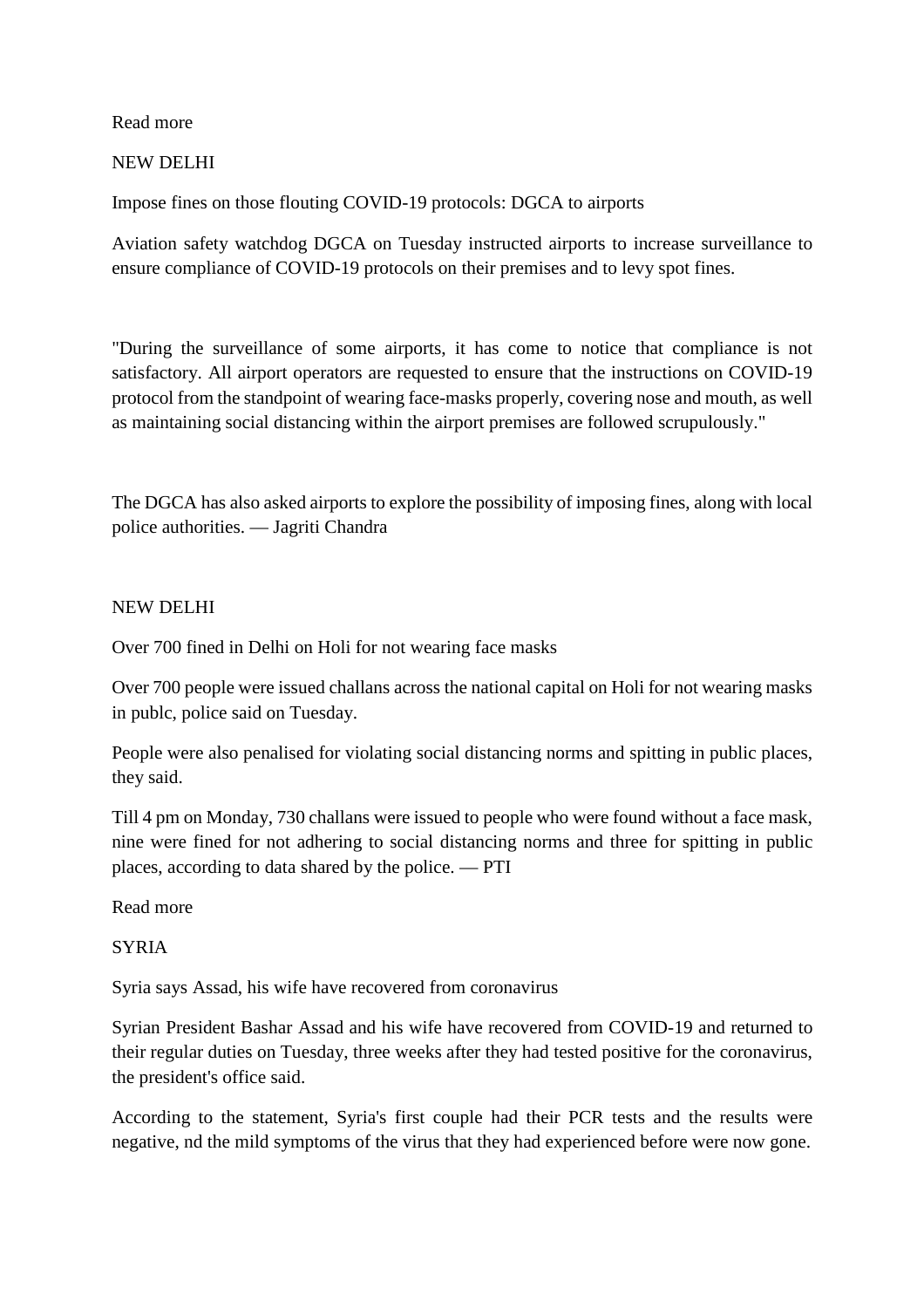Assad, 55, and his wife, Asma, who is 10 years younger and had announced her recovery from breast cancer in 2019, had isolated themselves since testing positive on March 8. — AP

### NEW DELHI

CSIR suggests sewage, air surveillance systems in Parliament to detect COVID-19 prevalence

A presentation suggesting the setting up of sewage and air surveillance systems in Parliament to detect the prevalence of COVID-19 was made before Vice-President M. Venkaiah Naidu on March 30.

Elaborating on the relevance of sewage surveillance in his presentation, Director General of Council of Scientific and Industrial Research (CSIR) Shekhar C. Mande said, "COVID-19 patients shed SAR-CoV-2 in stools. Apart from symptomatic individuals, asymptomatic people also shed the virus in their stools." Sewage surveillance provides a qualitative as well as a quantitative estimate of the number of people infected in a population and could be used to understand the progression of COVID-19 even when mass scale tests for individuals are not possible, an official statement said quoting the CSIR chief.

Mr. Mande also suggested setting up an air sampling system to monitor viral particles and potential infectivity threat. — PTI

USA

90% U.S. adults to be eligible for vaccine by April 19, says Joe Biden

President Joe Biden has announced that 90% of the adults in the U.S. would be eligible for COVID-19 vaccination by April 19 and the final 10% no later than May 1.

The vaccination drive under the Biden administration has been going in at an unprecedented pace. As many as 100 million shots have been administered in less than 60 days of his administration and they are now moving on to the next 100 million shots in just 40 days.

"I'm pleased to announce that at least 90% of all adults in this country will be eligible to be vaccinated by April the 19th, just three weeks from now, because we have the vaccines," Mr. Biden told reporters at the White House on Monday. — PTI

Health Minister Vardhan takes second dose of COVID-19 vaccine

Union Health Minister Harsh Vardhan and his wife took the second dose of COVID-19 vaccine at the Delhi Heart and Lung Institute on Tuesday.

India opened up vaccination for those over 60 years and within the age bracket of 45 to 59 years with specified co-morbidities from March 1.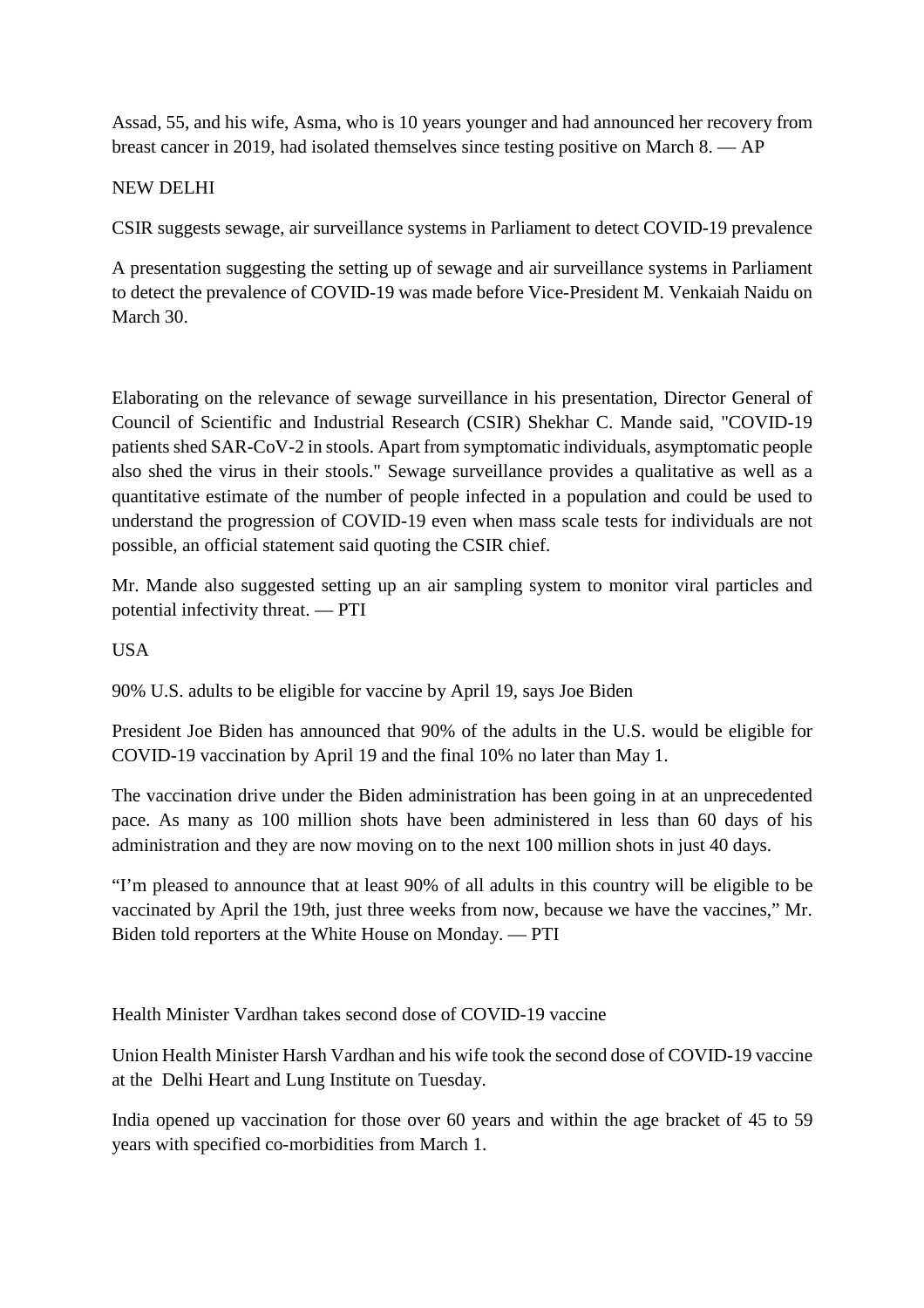His wife Nutan Goel first took the jab of Covaxin after which Mr. Vardhan also took the vaccine shot.

They had taken the 1st dose of of indigenously developed Covaxin by Bharat Biotech on March 2. - PTI

Canada pauses AstraZeneca vaccine for under 55

Canada on March 29 suspended the use of the Oxford-AstraZeneca coronavirus vaccine for people under age 55 following concerns it might be linked to rare blood clots.

The National Advisory Committee on Immunisation had recommended the pause for safety reasons and the Canadian Provinces, which administer health in the country, announced the suspension on Monday.

National Conference president and Lok Sabha member from Srinagar Farooq Abdullah has tested positive for COVID-19, his son Omar Abdullah said on Tuesday.

Omar urged everyone who came in contact with his father recently to get tested.

"My father has tested positive for COVID-19  $\&$  is showing some symptoms," Omar, who is also vice president of the party, said in a tweet.

"I will be self-isolating along with other family members until we get ourselves tested. I request anyone who has come in to contact with us over the last few days to take all the mandated precautions," he added.

India's COVID-19 tally climbed to 1,20,95,855 with 56,211 more people testing positive for the infection in a span of 24 hours, according to the Union Health Ministry's data updated on Tuesday.

With 271 more fatalities, the death toll rose to 1,62,114, the data updated at 8 a.m. showed.

Registering a steady increase for the 20th day in row, active cases have increased to 5,40,720 comprising 4.47% of the total infections, while the recovery rate has further dropped to 94.19%. - PTI

The Indian women's T20 team captain Harmanpreet Kaur has tested positive for COVID-19 and is experiencing mild symptoms.

Kaur, who did not play in the T20 series against South Africa in Lucknow after injuring herself in the fifth ODI on March 17, got herself tested on Monday after developing mild fever.

"She is self-isolating at home. She got tested yesterday and the report came positive today morning. She had mild fever since four days so thought it was best to get tested. She is doing fine otherwise and should recover soon," a source close to the player told PTI. "She was getting tested regularly during the South Africa series so she must have caught the virus after that only," the source added. - PTI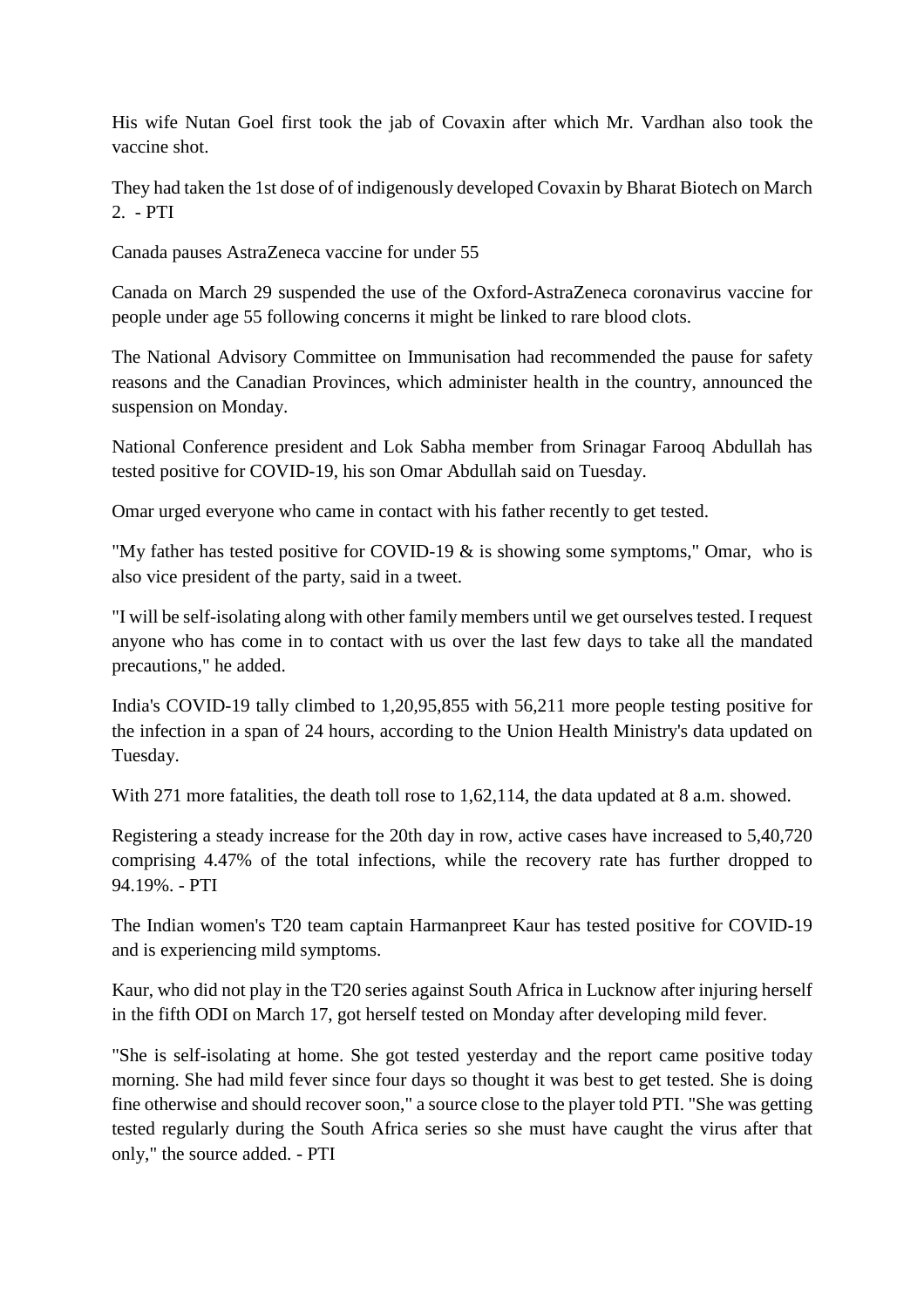### **Covid Situation (The Asian Age: 20210331)**

http://onlineepaper.asianage.com/articledetailpage.aspx?id=15499376

# **Covid situation** going from bad to worse: Centre

### 271 deaths, 56, 211 cases in 24 hrs

#### **AGE CORRESPONDENT** NEW DELHI, MARCH 30

The Union health ministry on Tuesday said the situation of Novel Coronavirus in India is going from "bad to worse" over the last few weeks and the whole nation is potentially at risk. "Trends show the virus is still very active... just<br>when we think we can control it, it sparks back... We are facing an increasingly severe and intensive situation in some districts but the whole country is potentially at risk. The virus needs to be eliminated," said Dr V.K. Paul, the chairman of the National Expert Committee on Vaccine Administration.

He, however, denied that the mutated strains have a role to play in this surge. He also denied there is an Indian variant of the virus. "There is a<br>concept of virus shift, drift and shift. There is no such thing as an Indian strain. It is not a cause to panic. Mutations are sporadic and not significant,' he said.

As per the Union health ministry, the presence of foreign mutant variants of Covid-19 in the country is low as out of the 11,064 genome samples sequenced only 807 cases of the UK variant, 47 of South African variant and one of the Brazilian variant have been detected so far.

On Tuesday 271 deaths and 56,211 cases were detected in the last 24 hours. With several states and UTs reporting a huge surge in Covid-19 cases, state health authorities are scrambling to reserve more beds for patients to prevent fatality.

"We have taken pride that fatality has been low. But the death rate is now at four times -- at 271 from 73. The virus needs to be

**Turn to Page 4**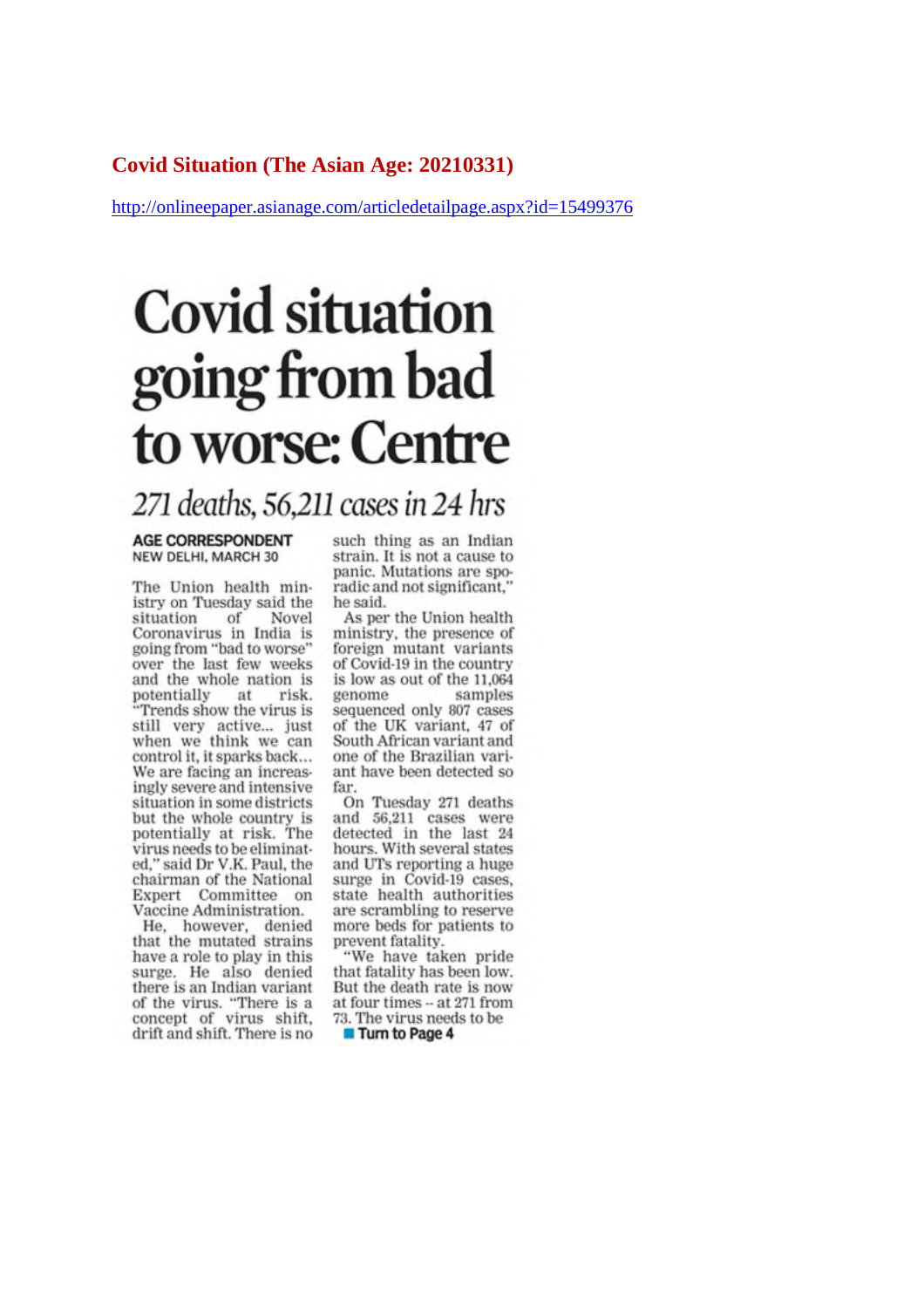### **Health Care Centre (The Asian Age: 20210331)**

http://onlineepaper.asianage.com/articledetailpage.aspx?id=15498812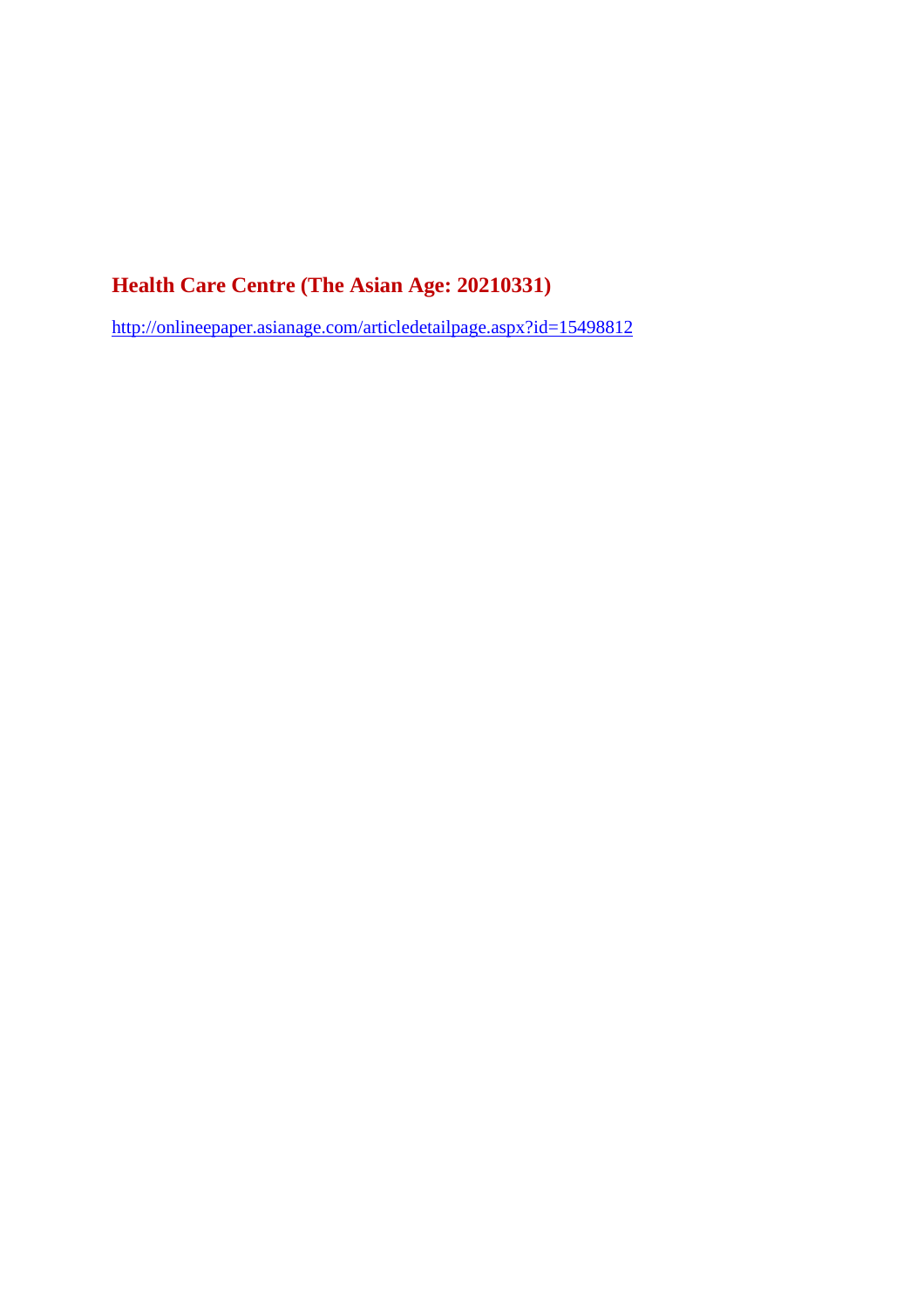### ■ City records 992 coronavirus cases in 24 hrs, positivity rate 2.70 % **ICU beds for Covid-19 patients** full in 14 pvt hospitals in Delhi

New Delhi, March 30: Fourteen private hospitals<br>in Delhi have run out of ICU beds for Covid-19 patients amid a resurgence in daily cases in the<br>national capital, government data showed on Tuesday.

Of the 787 ICU beds with ventilators in governmentrun and private hospitals. 278 were already occupied<br>by 6 PM on Tuesday, according to the city government's "Delhi Corona" application.

Also, 379 of the 1,229<br>Covid-19 ICU beds without ventilators are full.

Shree Agarsain International Hospital (15 ICU beds) and Jaipur<br>Golden Hospital (6) in<br>Rohini, and Max SS<br>Hospital (5) and Fortis<br>Hospital (5) in Shalimar Bagh are among the private hospitals where not a single ICU bed with ventilator is vacant.

All ICU beds with ventilators were also full in<br>Venkateshwar Hospital in Dwarka, Indian Spinal<br>Injury Centre in Vasant and Maharaja Kuni Agrasen Hospital Punjabi Bagh by 6 PM.

Apollo Indraprastha Hospital (24) in Sarita Balaji Vihar, Action Medical Hospital (21) in Paschim Vihar, Maharaja Hospital Agrasen in Punjabi Bagh and Max Super Specialty Hospital in Shalimar Bagh have all their ICU beds without ventilators occupied, the data showed.

According to the Health



A health worker takes a sample from a sadhu for Covid-19 test at Shri Harihar Udasin Ashram in New Delhi on Tuesday.

**Bulletin** issued on Tuesday, 1,584 of the total 5,784 hospital beds<br>reserved for Covid-19 patients in Delhi are occupied.

Earlier in the day, health minister Satyendar Jain said there were enough ICU beds available in government-run hospitals.<br>"All ICU beds in a few private hospitals are occupied. The number will be<br>increased soon," he told reporters.

Chief minister Arvind Kejriwal announced on<br>Tuesday that the number of beds reserved for Covid-19 patients is being increased at a few hospitals in view of the surge in Covid-19 cases in the national capital.

"In view of Covid situation developing in Del, no. of normal and ICU beds

reserved for Covid is being increased in a few hospitals. This will improve bed availability. We r keeping close watch and will take all steps necessary. There is nothing to worry. But pl follow all precautions. Kejriwal tweeted.

Delhi reported 992 fresh Covid-19 cases on Tuesday with a positivity rate of 2.70 per cent, while four more persons succumbed to the pathogen, the health department said.

Officials said the low<br>number of cases can be<br>attributed to fewer tests conducted on Monday on<br>account of Holi.

The city had recorded 1,904 cases on Monday, the highest in around threeand-a-half months. Delhi had recorded 1,881 fresh cases on Sunday, 1,558 on Saturday, 1,534 on Friday,

1,515 on Thursday, 1,254 on Wednesday and 1,101 on<br>Tuesday — the first time since December 24 that the number of cases crossed the 1,000 mark.

The positivity rate was 2.77 per cent on Monday, 2.35 per cent on Sunday, 1.70 per cent on Saturday. 1.80 per cent on Friday, 1.69 per cent on Thursday, 1.52 per cent on Wednesday and 1.31 per cent on Tuesday.

Delhi's caseload stood at over 6.25 lakh on January 1 and the total fatalities were 10.557.

The number of daily cases had started to come down in February. On<br>February 26, the month's highest daily count of 256 cases was recorded.

cases was recorded.<br>However, daily cases<br>started rising again in<br>March and have been<br>steadily increasing over the past few days.

Last week, Jain had ruled out the possibility of<br>another lockdown being imposed in Delhi, saying it was not a solution to check the spread of coronavirus.

Health experts and doctors have attributed this "sudden rise" in cases to people turning complacent, not following Covidappropriate behaviour and assuming all is well now".

The next two-three<br>months could be challenging, they said, adding that the situation can be kept under control if vaccination is opened up for more people and Covid-19 protocols are strictly adhered to.

 $-PTI$ 

### Covid 2<sup>nd</sup> wave (The Asian Age: 20210331)

http://onlineepaper.asianage.com/articledetailpage.aspx?id=15498753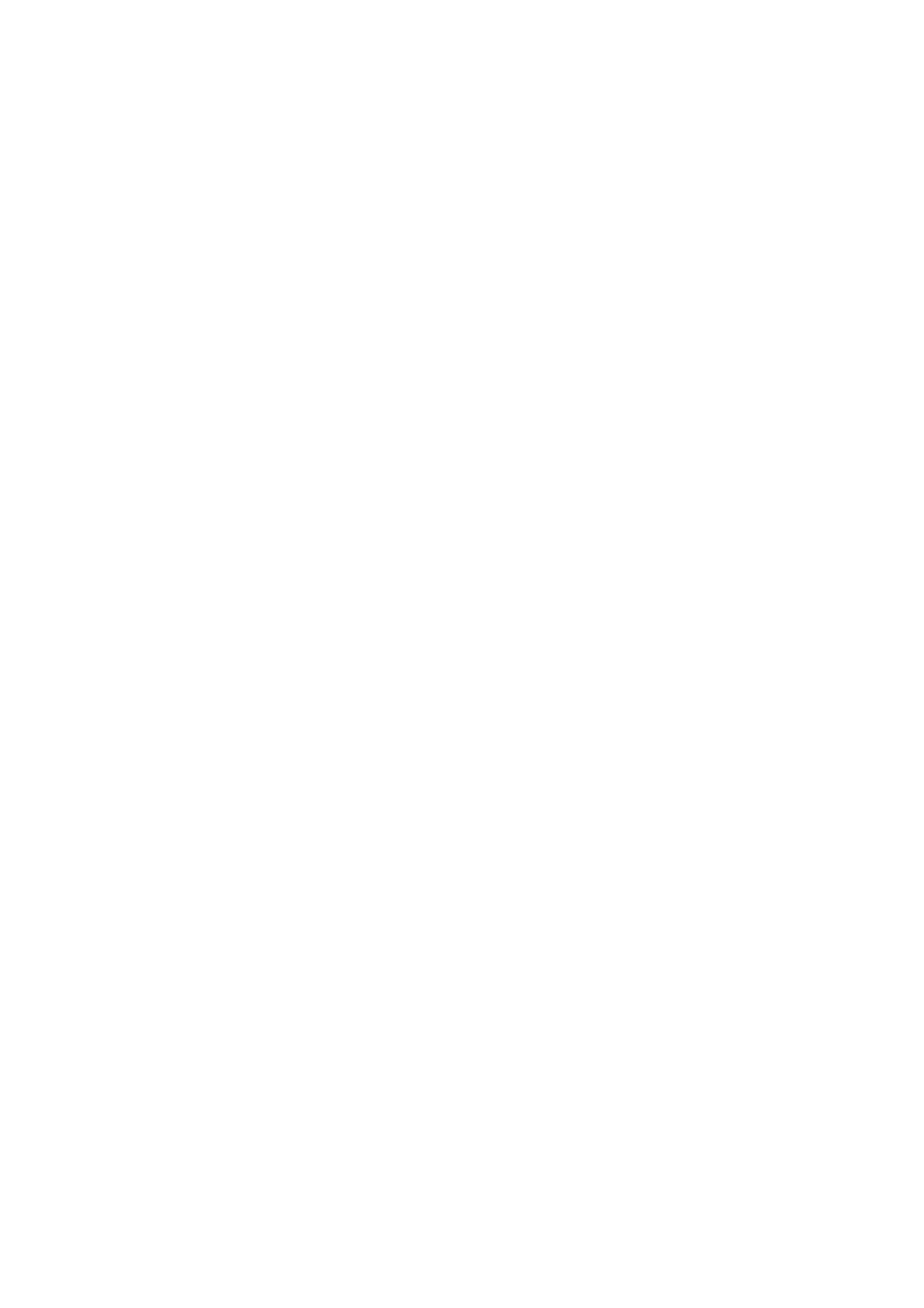# **THE ASIAN AGE**

### 31 MARCH 2021 Let not Covid 2nd wave destroy economy again

The spike in the daily numbers of new Covid-19 infections across the country is truly alarming and it reminds us of the period when the pandemic had peaked last year. The country has seen a steady surge in new cases for the past couple of weeks and the active cases at present are 5,40,720, which is little over half of the September 18 peak of 1,017,754. When Tuesday's new infections of 56,211 are added, India's total Covid-19 caseload has risen to 1,20,95,855. The death toll has reached 1,62,114, or 1.34 per cent of total confirmed infections.

While the infection killed lakhs across the globe, it paralysed the economy and threw many millions out of their jobs and into abject penury. Governments had to announce several special economic packages to bring them back to life; and India was no exception. And the worst affected were the people at the lowest strata of the economic pyramid. The fate of lakhs of guest workers who had to walk back home hundreds of miles away was an experience no one would like to see repeated. From economic to social

The worsening of the pandemic situation could force another lockdown... The government and the people must return to the strict adherence of **Covid-appropriate** protocols.

and psychological breakdown, the micro-organism has sowed seeds of disquiet in societies and families.

The sad part is that we as a people are still at the mercy of the virus despite an expansion of our knowledge base to fight it and the discovery of vaccines. There are treatment protocols that help save lives. There have been research findings that elaborate on the virus activity in the human body once it enters it. We are much better equipped to fight the infection and we now know the consequences which we had not known last year. But still, there is no stopping the virus and its effects.

The Union government has, on its part, speeded up the vaccination programme, and has rectified the technical glitches in the software; at present, one crore people can register for the jab in one day. There are still logistical issues to be addressed and coupled with vaccine hesitancy, they drag down the vaccination programme which aims at inoculating 30 crore people by June this year. The number now stands at 6.5 crore after two-and-a-half months.

The worsening of the pandemic situation could force another national lockdown which the economy, and the nation, can ill-afford. The government and the people must realise it and return to the strict adherence of Covid-appropriate protocols and behaviour.

Some of the developed countries have added "meetings outdoors" to the standard prescription of social distancing, mask wearing and washing of hands. This means group functions will no longer be allowed in closed environs. This measure could help avoid gatherings turning into super spreader events.

The government must consider introducing this idea here too. It must also relaunch the awareness campaign on the Covid-19 protocols and direct the state governments to enforce them. The people have been lax in following them, and the governments have been equally lax in enforcing them. This combined neglect will land the nation in deeper trouble. There will be no justification for that, should it happen.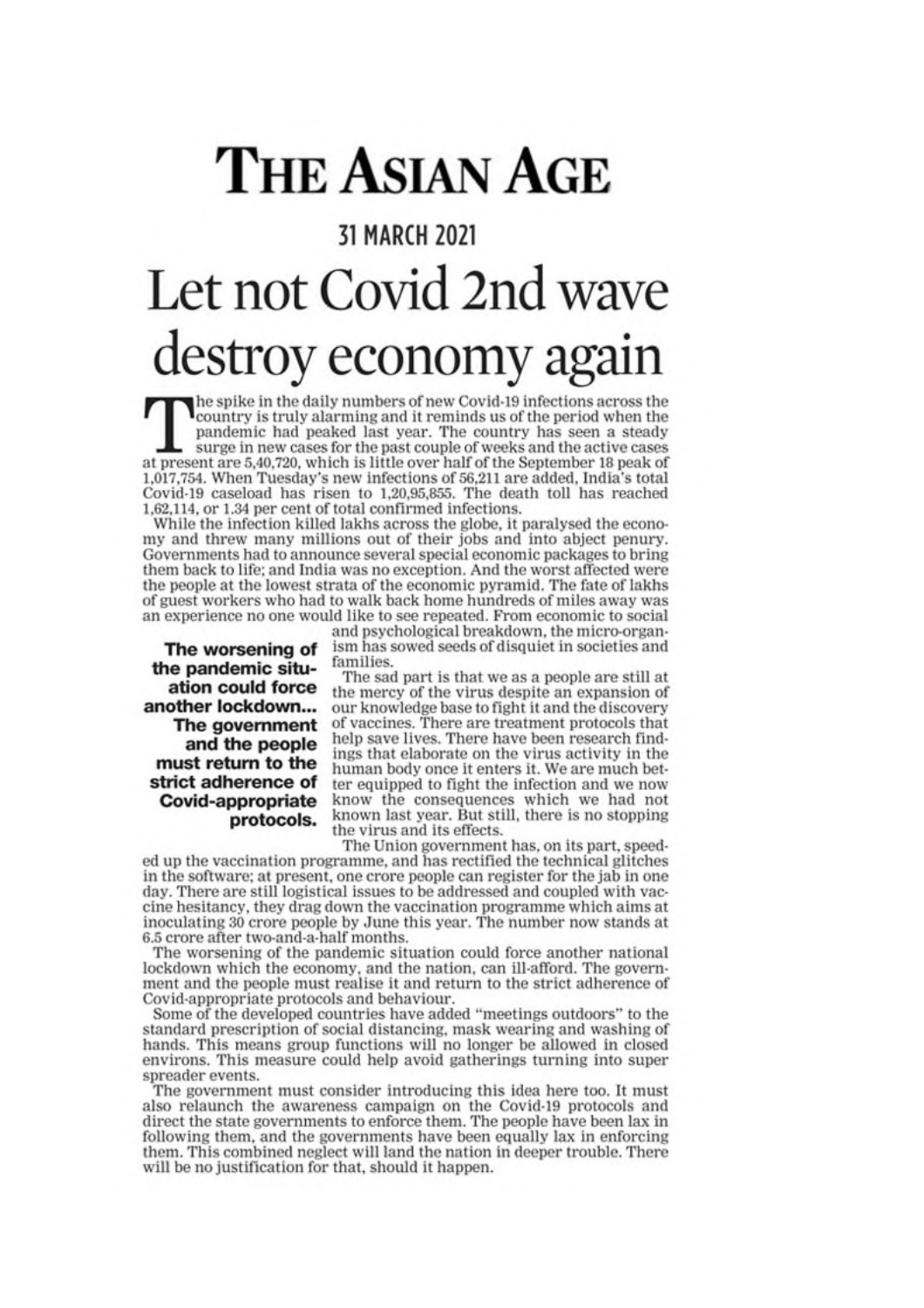### **Skin Care**

### **Say goodbye to stubborn brown spots on your face with these simple tips( The Indian Express: 20210331)**

"The primary step in the treatment of dark spots is to ascertain the cause. Without figuring out the cause there could be a failure of the treatment and dissatisfaction with therapy," said Dr Jushya Sarin

### https://indianexpress.com/article/lifestyle/life-style/skincare-tips-brown-spots-treatment-7239382/

Flawless skin is on everyone's wishlist. But, no matter how much you take care of it, you are likely to experience some skincare issue — one among them being brown spots on your face. Though common, it can get pretty complicated when it comes to treating them. "The key to successfully treating discoloration is to know what you're dealing with. Irrespective of the kind of pigmentation you're developing, there are few things common to treating them," said Dr Jushya Sarin, a dermatologist, on Instagram.

So if you too have been battling brown spots, below are some simple tips for effective treatment:

Dr Sarin added that "the primary step in the treatment of dark spots is to ascertain the cause. Without figuring out the cause there could be a failure of the treatment and dissatisfaction with therapy."

READ Skincare tips: Say goodbye to acne, scars and pigmentation with guava leaf paste

carrots, collagen booster pack, skincare, skincare tips, indianexpress.com, indianexpress, remove wrinkle, tighten skin, Here's how you can take care of your skin with glycerine. (Source: Getty Images/Thinkstock)

Here are some common tips that will help you treat dark spots:

Load up on SPF

This is one of the most important steps. Whether you are stepping out or not, sunscreen is a must. The dermatologist said, "limiting sun damage is the key to prevent aggravation of dark spots." Alwas apply sunscreen 20-30 minutes before heading outside and reapply after every two hours, especially on the areas exposed to the sun.

Try retinoids

Retinoids are not for delaying the signs of ageing but also help exfoliate minor discolourations. "It also helps prevents dark spots in the future," she said.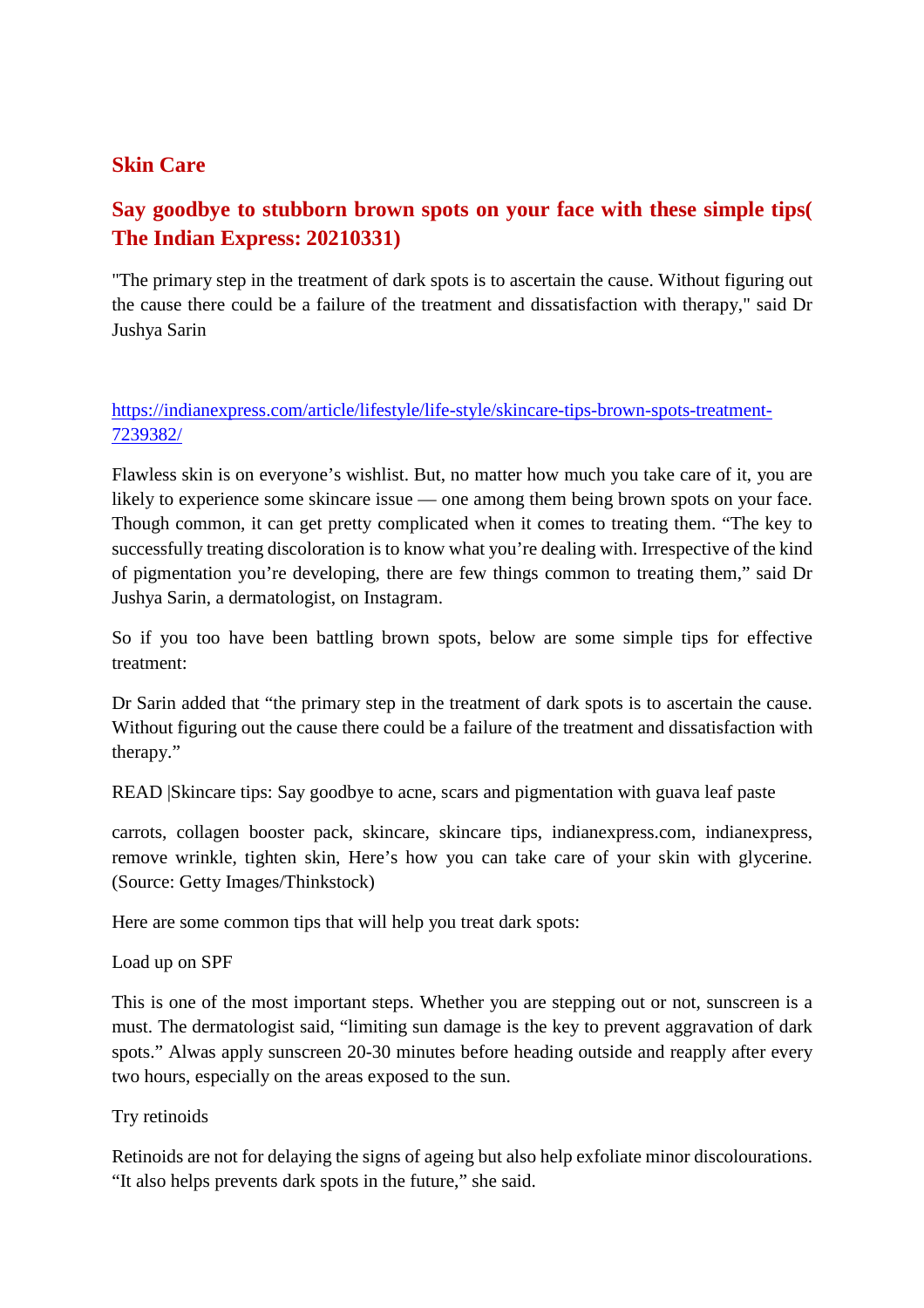Consider the topical application of antioxidants

To counter the oxidative stress in the skin caused by hyperpigmentation, you must topically apply anti-oxidants. You can try vitamin C, E. niacinamide or glutathione.

### **Coronavirus Infection (Hindustan: 21203031)**

https://epaper.livehindustan.com/imageview\_734391\_84950070\_4\_1\_31-03- 2021\_0\_i\_1\_sf.html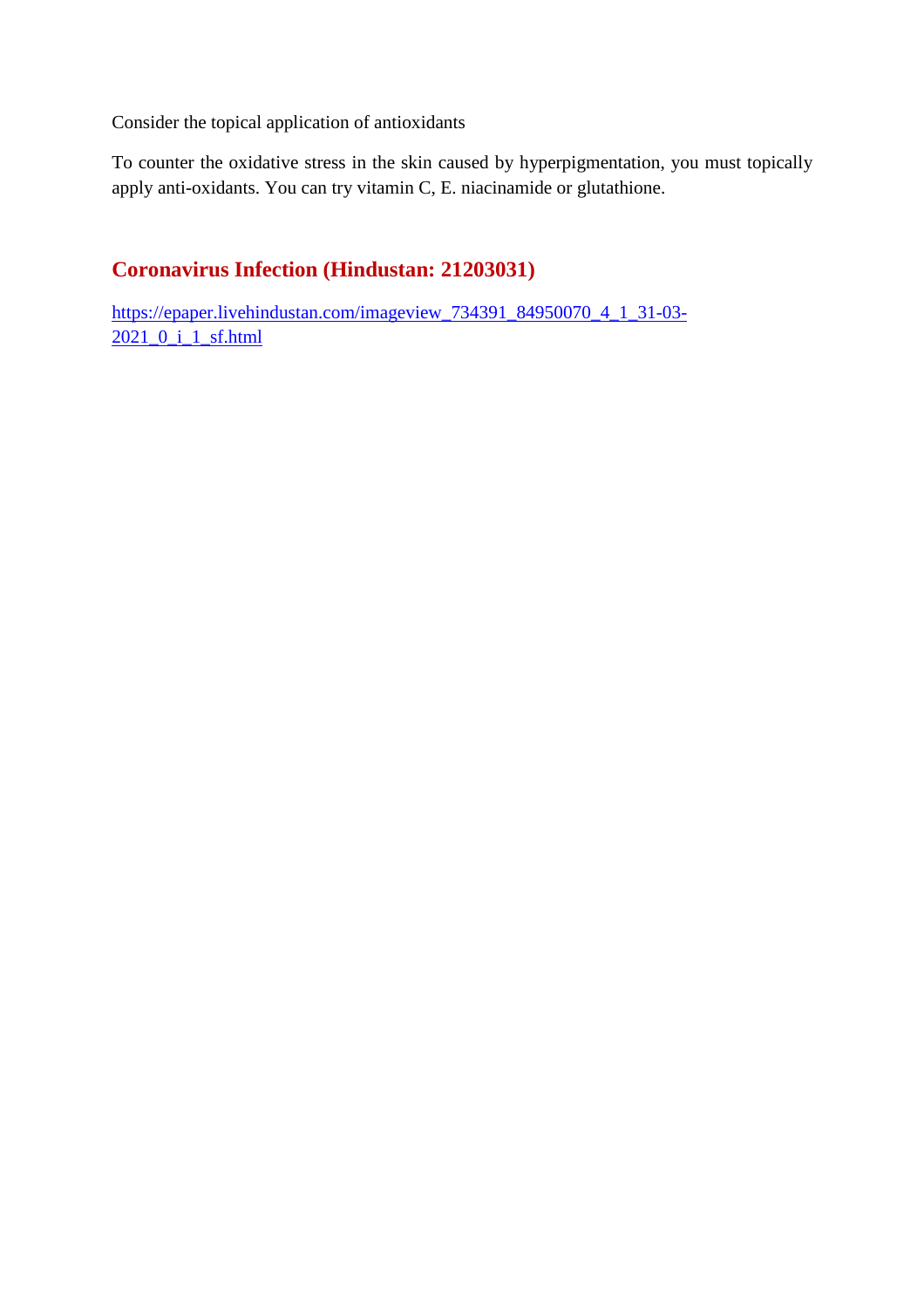# निर्देश:संक्रमण रोकने को सख्ती बढ़ाएं राज्य, क्वारंटाइन करें कोरोना से बदतर हो रहे हालात:केंद्र

### नई दिल्ली | विशेष संवाददाता

देश में कोरोना संक्रमण के बढते मामलों के बीच केंद्र सरकार ने मंगलवार को कहा कि हालात बद से बदतर होते जा रहे हैं और कुछ राज्यों में यह बेहद चिंता का विषय है। केंद्र ने राज्यों को सख्ती बढ़ाने के निर्देश दिए हैं। कहा है कि या तो संक्रमितों को सांस्थानिक क्वारंटाइन में रखें या फिर घरों में रह रहे मरीजों की निगरानी बढ़ाएं। जांच में भी तेजी लाएं।

दिल्ली समेत 10 जिले सबसे ज्यादा **चपेट में:** केंद्रीय स्वास्थ्य सचिव राजेश भूषण ने कहा कि देश में 10 जिले सबसे ज्यादा संक्रमण की चपेट में हैं। दिल्ली को यदि एक जिला मान लें तो वह इसमें नौवें स्थान पर है। यहां 8032 सक्रिय मामले हैं। इसमें एक जिला बेंगलुरू शहरी और आठ जिले महाराष्ट्र के हैं।

फिर कंटेनमेंट जोन बनाएं : भूषण ने कहा कि जिन राज्यों में मामले बढ़ रहे हैं, उनके साथ शनिवार को बातचीत हुई है। कहा गया है कि स्वास्थ्य मंत्रालय के मानकों के अनुरूप फिर कंटेनमेंट जोन बनाएं। कंटेनमेंट जोन या उससे बाहर से आने वाले संक्रमणों पर नजर रखें। यदि जोन के बाहर से संक्रमण के ज्यादा मामले आ रहे हैं तो इसका मतलब यह है कि कंटेनमेंट जोन का दायरा कहीं बड़ा है। ऐसे में कंटेनमेंट जोन का दायरा बढ़ाएं तथा सख्त मानक लागू करें। यहां



केंद्रीय स्वास्थ्य सचिव राजेश भूषण कोरोना की जानकारी देते हुए।

### दिल्ली में बेड बढाए जाएंगे

- मुख्यमंत्री अरविंद केजरीवाल ने कहा कि कुछ अस्पतालों में बेड की संख्या बढाई जाएगी
- उत्तराखंड में प्रवेश से पहले निगेटिव रिपोर्ट दिखानी होगी
- मुंबई के अस्पतालों को फिर कोविड अस्पताल बनाया गया
- बेंगलुरू में मास्क नहीं पहनने वालों पर मार्शल नजर रखेंगे

सलाह केंद्र सरकार ने दी निपटने के लिए

- 1. सुनिश्चित करें, घर पर रह रहे मरीज वास्तव में घर में ही मौजूद रहें, कही बाहर न निकलने पाएं
- 2. घर पर मरीज या तो निगरानी में रहें या फिर पहले की भांति इन्हें अस्पताल या अलग केंद्रों में क्वारंटाइन किया जाए
- 3 कंटेनमेंट जोन का दायरा बढाएं. यहां पहले की तरह 14 दिनों के सख्त मानकों को तुरंत लागू किया जाए
- 4. राज्य सरकारें 24 घंटे चलने वाले नियंत्रण कक्ष बनाएं, आपातकालीन ऑपरेशन केंद्र स्थापित करें
- 5 हर संक्रमित के 25–30 संपर्कों की जांच करें, संपर्क में आए लोगों की 72 घंटों के भीतर हर हाल में पहचान करें
- **६** गैर कोविड अस्पतालों को फिर कोविड अस्पतालों में परिवर्तित करें। चाहे वह सरकारी अस्पताल हों या निजी।
- 7. जिन जिलों में संक्रमण बढ़ रहा है वहां टेस्ट बढ़ाएं, कुल टेस्ट का 70 फीसदी आरटीपीसीआर टेस्ट किया जाए

कोरोना लेब<br>कोरोना लेब त्यारिय संगठन ने पड़ताल में पाया है कि कोरोना<br>से जनवरों से नहीं फैला / से इंसानों में फैला हो सकता है। > ब्योरा पेज 09

> सिक्वेंसिंग की गई है। इनमें से 807 ब्रिटेन, 47 दक्षिण अफ्रीका तथा एक में ब्राजील का नया प्रकार पाया गया है। ▶छह राज्यों में 78% केस पेज 09

45 साल से अधिक आयु के सभी लोगों का टीकाकरण सुनिश्चित कराएं। **नए रूप का खतराः** दिसंबर से अब तक 11064 लोगों के नमुनों की जीनोम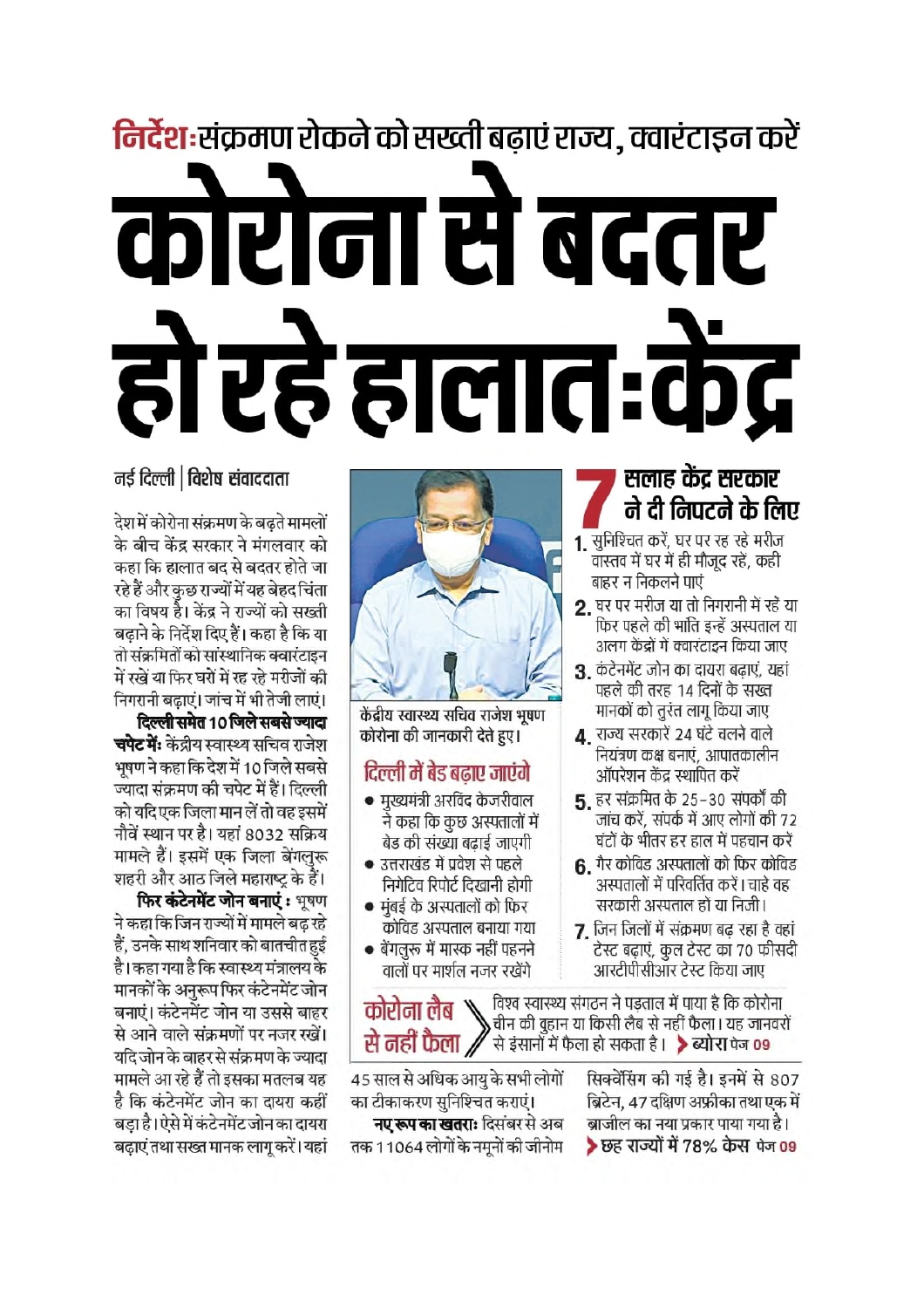### **Health Care Services (Hindustan: 21203031)**

https://epaper.livehindustan.com/imageview\_734394\_85134636\_4\_1\_31-03-2021 4 i 1 sf.html

मख्यमंत्री केजरीवाल ने कहा- हम स्थिति पर नजर बनाए हुए हैं . दिल्लीवाले कोविड निर्देशों का पालन करें

कोरोना अस्पतालों में आईसीयू बेड बढ़ेंगे

#### सतर्कता

#### नई दिल्ली | वरिष्ट संवाददाता

दिल्ली में बढते कोरोना केस को देखते हुए सरकार ने कोविड बेड की संख्या बढ़ाने का फैसला किया है। कोविड के सामान्य व आईसीयू दोनों बेड बढ़ाए जाएंगे। हालांकि, सरकार का कहना है कि अभी पर्याप्त बेड मौजूद हैं।

मुख्यमंत्री अरविंद केजरीवाल ने मंगलवार को अधिकारियों के साथ कोविड की मौजूदा स्थिति को लेकर हुई समीक्षा बैठक में यह निर्देश जारी किया है। दिल्ली में अभी कोविड के 71 फीसदी बेड खाली बड़े हैं। मुख्यमंत्री अरविंद केजरीवाल ने ट्वीट करके बताया कि कोरोना संक्रमण की मौजूदा .<br>स्थिति को देखते हुए दिल्ली में कोविड के सामान्य और आईसीयू बेड की संख्या कुछ अस्पतालों में बढ़ा रहे हैं। इससे कोविड बेड की उपलब्धता बढ जाएगी।

केजरीवाल ने कहा कि हम लगातार कोरोना को लेकरनिगरानी बनाए हुए हैं। दिल्लीवालों को चिंता करने की जरूरत नहीं है। उन्होंने अपील की है कि दिल्लीवाले कोविड से बचाव के निर्देशों का पालन जरूर करें। बताते चलें कि दिल्ली में बीते कुछ दिनों से कोरोना के मामले लगातार बढ रहे हैं। दिल्ली में



टीकाकरण अभियान के तहत दिल्ली हार्ट एंड लंग इंस्टीट्यूट में मंगलवार को कोविड–19 रोधी वैक्सीन की खुराक लेते बुजुर्ग। • सोनू मेहता

### 14 निजी अस्पतालों में आईसीय बेड भरे

कोरोना के गंभीर मरीजों की संख्या में लगातार इजाफा हो रहा है। इससे दिल्ली के 14 निजी अस्पतालों में आईसीयू बेड भर चुके हैं। दिल्ली सरकार के स्वास्थ्य मंत्री सत्येंद्र जैन ने कहा कि कुछ निजी अस्पतालों में आईसयू बेड भर चुके हैं। हालांकि, सरकारी अस्पतालों में बेड की कोई कमी नहीं है। वहीं उत्तरी दिल्ली रेलवे के अस्पताल में उपलब्ध 10 आईसीयू बेड में से सभी बेड कोरोना के मरीजों के लिए फुल हो चुके हैं।

वर्तमान में 7429 कोरोना के सक्रिय मरीज हैं, जिसमें 4832 मरीज होम आइसोलेशन में रहकर अपना इलाज करा रहे हैं। हेल्थ बुलेटिन के मुताबिक 1584 मरीज अस्पताल में भर्ती हैं। 21

मरीज कोविड केयर सेंटर में हैं। दिल्ली सरकार के एक वरिष्ठ अधिकारी की मानें तो जिन अस्पतालों में बेड बढ़ाए जाएंगे उसमें निजी व सरकारी दोनों अस्पताल शामिल किए जाएंगे।

### नई दिल्ली | **वरिष्ट संवाददाता**

९९२ नए केस, चार की मौत

दिल्ली में मंगलवार को 992 नए लोगों में कोरोना संक्रमण की पुष्टि हुई। दिल्ली में एक सप्ताह बाद एक हजार से कम मरीजों की पुष्टि हुई है। संक्रमण दर बढ़कर 2.70 फीसदी हो गई है।

मंगलवार को 992 नए मामलों के बाद राजधानी में सक्रिय मरीजों की संख्या बढ़कर 7429 हो गई है। मंगलवार को 1591मरीजों को छुट्टी दी गई जबकि चार मरीजों ने कोरोना के कारण दम तोड़ दिया। दिल्ली में कोरोना के कुल मरीज 660611 मरीज हो गए हैं। इनमें से 6,42166 मरीज कोरोना से ठीक हो चुके हैं। वहीं 11,016 मरीजों ने कोरोना के कारण दम तोड़ दिया। दिल्ली में कोरोना से मत्यदर 1.67 फीसदी हो गयी है। विभाग के अनुसार दिल्ली में कोरोना के सात हजार से अधिक सक्रिय मरीजों में से विभिन्न अस्पतालों में 1584 मरीज भर्ती हैं।

दिल्ली में मंगलवार को कोरोना की 36,757 जांच हुईं। इनमें 2.70 फीसदी मरीज कोरोना से संक्रमित पाए गए। मंगलवार को आरटीपीसीआर तरीके से 28,618 और रैपिड एंटीजन से 8,139 टेस्ट हुए।

| बीते दस दिन का हाल |      |
|--------------------|------|
| दिन                | मरीज |
| 30 मार्च           | 992  |
| २९ मार्च           | 1904 |
| 28 मार्च           | 1881 |
| 27 मार्च           | 1558 |
| 26 मार्च           | 1534 |
| 25 मार्च           | 1515 |
| 24 मार्च           | 1254 |
| 23 माच             | 1101 |
| 22 मार्च           | 888  |
| 21 मार्च           | 823  |

डतने फीसदी संक्रमित मिले दिन संक्रमण दर 30 मार्च  $2.70%$ २९ मार्च  $2.77%$ 28 मार्च  $2.35%$ 27 मार्च 1.70% 26 मार्च 1.80% 25 मार्च 1.69% 24 मार्च 1.52%  $23 \text{ H}$ 1.31% 22 मार्च  $1.32%$ 21 मार्च 1.03%

### Infection ((Hindustan: 21203031)

https://epaper.livehindustan.com/imageview\_734394 85132752 4 1 31-03-2021 4 i 1 sf.html